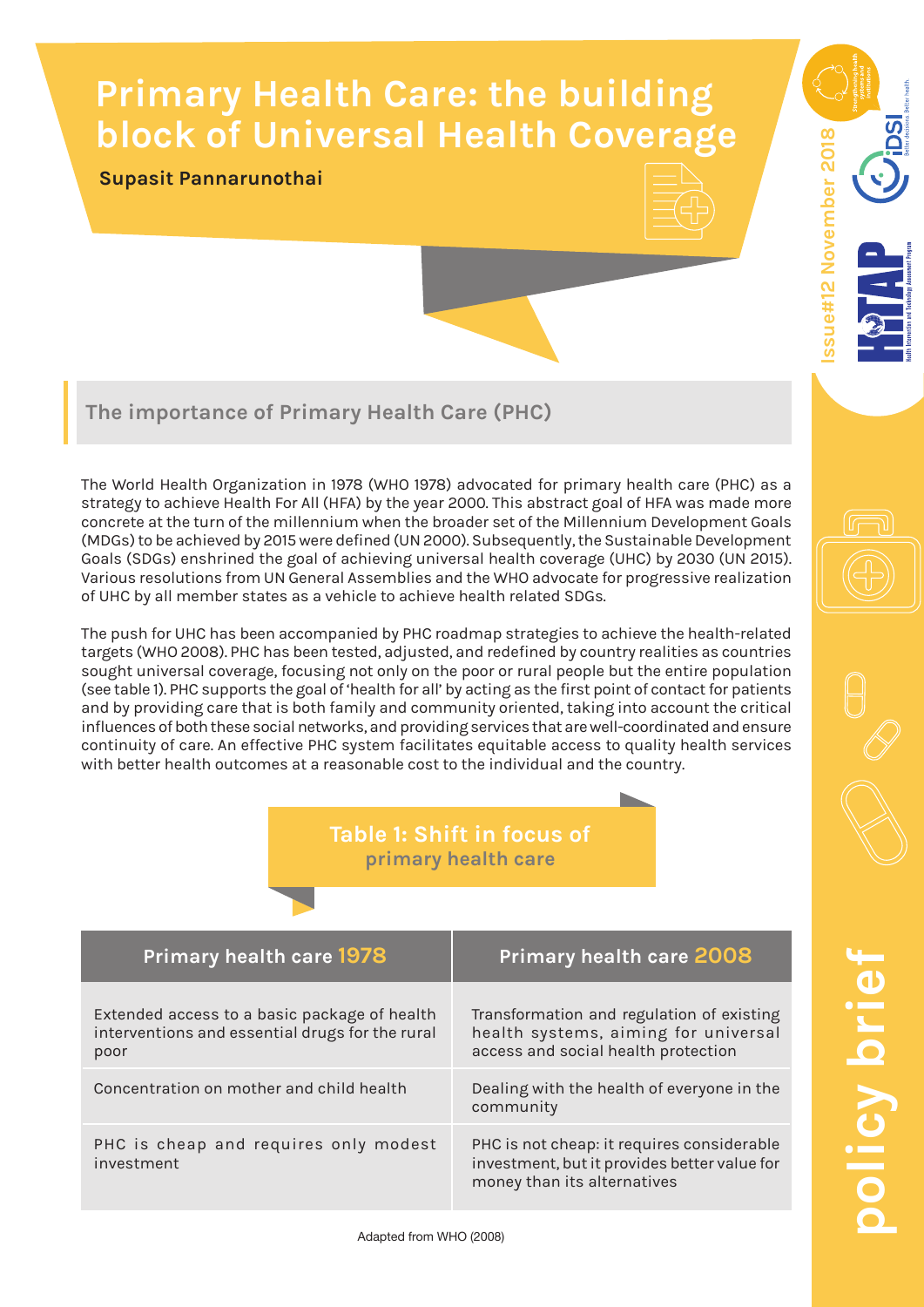In tracking progress towards UHC, the WHO categorizes countries into three groups: the advanced, the moderate and the lagging behind. These groups are defined according to health service coverage, financial protection and health outcomes (WHO 2017). However, countries that have well-integrated PHC systems throughout the entire health care system have demonstrated effects on health outcomes and equity (Starfield et al 2008). Thailand is one such example where strengthening of the PHC system, even with limited resources and moderate progress on UHC indicators, has enabled the country to achieve UHC.

**The context and historical development of PHC in Thailand** 

The ratio of trained human resources to population is critical in the delivery of effective PHC and may place a binding constraint on the degree of UHC that can be achieved. Thailand demonstrates exemplary records in PHC implementation as it appointed 700,000 village health volunteers for a population of 60 million (1 Village Health Volunteer per 85 persons) in order to ensure the extension of scarce health services to all Thai people, including those in rural areas (Primary Health Care Division 2014).

In 2001, three key transformations took place in the field of new health care financing, new budget allocations, and a new health care delivery model for the Universal Coverage Scheme (UCS) strengthened PHC reforms and service delivery (Nitayarumphong 2006). The UCS has since provided better access to cost-effective health packages, from basic health service items like immunization at sub-district health promoting hospital (SHPH) to high cost care like heart surgery, cancer treatment, or kidney transplantations delivered at tertiary hospitals with zero copayment at point of service, resulting in a high level of financial risk protection and preventing financial hardship from use of health services.

Financing reform started with capitation payment as a major provider payment method to the lowest health facility that can provide comprehensive primary care and public health services. The term "contracting unit of primary care" (CUP) was first used to describe an entity of service unit that covers registered populations of around 50,000 to 100,000 per main contractor at district level (usually a community or district hospital acts as CUP in rural area). The CUP plays a gatekeeper role and inhibits bypassing registration to higher levels of health facilities in the UCS. The main contractor subsequently assembles a network of primary care units (PCUs) to provide better access to health services to the registered population at the sub-district level (SHPH acts as PCU). The National Health Security Office (NHSO) was set up in 2002 as a purchaser of health services for the UCS. The NHSO allocates the capitation budget to CUPs to cover outpatient service according to registration size with age adjustment, and allocates a separate inpatient budget to hospitals according to diagnosisrelated group (DRG) of hospitalized patients with the global budget (GB) or the available budget ceiling for inpatient expenditure to contain the total cost of the UCS. The Ministry of Public Health (MOPH) remains responsible for delivering public health services on disease prevention and control, and therefore, continues to manage the overall public health budget. (See Figure 1)



**CUP:** contracting unit of primary care **DRG:** diagnosis-related group **NHSO:** National Health Security Office **PCU:** primary care units **SHPH:** Sub-district health promoting hospital

Note: CUPs can be set up at other levels based on the management, e.g. urban district area

**Figure 1:** Contracting unit of primary care (CUP)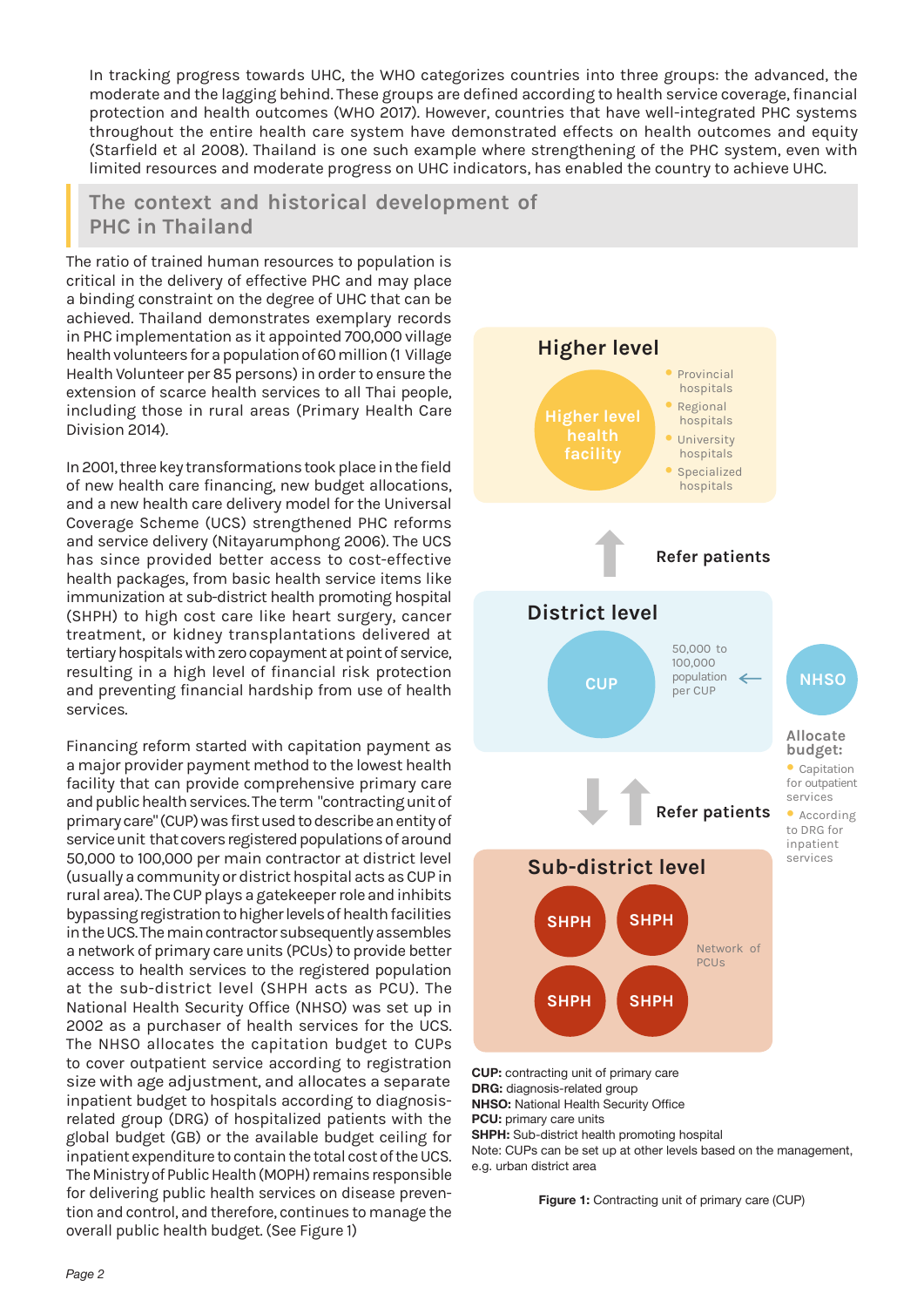The PHC structure in urban areas including the Bangkok Metropolitan Administration (BMA) was less developed and differed from rural settings where municipalities were responsible for provision of PHC for the local communities. The government PCUs in urban cities are small and have lower capacity to respond to health needs of urban populations. This is in spite of the presence of big public hospitals (under the MOPH and other ministries, including teaching hospitals of the Ministry of Education), big private hospitals, private clinics and pharmacies in cities. In urban areas, with the NHSO's purchasing design, big public and private hospitals can act as CUPs and form the PCU networks with either public or private clinics. Under the contractual agreement, the NHSO pays a capitation budget to CUPs only, and it is up to the CUP to set specific payment arrangements and rates to its affiliated PCU network for services utilized by the population registered with the CUP. This model creates opportunity for the primary care team to reach a concentrated population in urban areas.

A survey of policy makers responsible for primary health care and primary care practitioners on primary care attributes<sup>1</sup> of selected services<sup>2</sup> found that the PHC system delivered favorable outcomes in terms of achieving equity but had questionable outcomes in terms of quality (Pongpirul et al 2012). Successive public health ministers have been advocating for improvements in the quality of primary care teams that are led by well-trained family medicine specialists. The 2017 Constitution of Thailand endorsed a "family doctor policy " whereby each Thai citizen is attached to a well-trained family practitioner with an outreach team. This policy also targeted having an appropriate family doctor to population ratio. This approach has been branded as the 'primary care cluster' (PCC) policy and recently replaced the brand of 'primary care teams' (PCTs), which emphasized the role of teams delivering services. As part of the PCC policy, a few PCUs were merged into a larger cluster in an attempt to increase capacity and quality of care within a cluster. The rapid "brand " changing has been criticized by family practitioners as too being too closely affiliated with political figures rather than fostering the spirit of PHC (Khonthaphakdi et al 2018).

The UCS health system described above covers almost 75 percent of the Thai population, which is managed by the NHSO whereas the Civil Servant Medical Benefit Scheme (CSMBS) covers 8 percent and the Social Security Scheme (SSS) insures 16 percent of the total population. This means that about 24 percent of the population covered by the CSMBS and SSS have different arrangements for PHC as compared to the UCS. The CSMBS does not apply any gatekeeping rule and incurs high outpatient expenditure due to its feefor-service reimbursement system whereby all primary care services are provided by tertiary and university hospitals. The Social Security Office, which manages the SSS, on the other hand, contracts "big " hospitals (public or private with 100 beds or larger) as main contractors for outpatient and inpatient services

(or inclusive capitation contract). The Social Security Office leaves the decision with these hospital contractors to arrange their own PHC providers through sub-contractual agreement with private clinics.

In terms of health expenditure per capita, the UCS managed by the NHSO spends the least while the CSMBS is the highest spender (at least four times per capita spending higher than UCS), driven by the fee-for-service payment system for outpatient care. With a limited budget subsidy from the government, the considerations of introducing new cost-effective interventions into the UCS benefits package applies the most explicit health technology assessment mechanism. The Health Intervention and Technology Assessment Program (HITAP) is one of the key players involved in drafting recommendations for the National Health Security Board to include new interventions in the UCS benefits package. The process of reviewing evidence takes place within the NHSO management if the UCS benefits package is being reviewed, or within the National Essential Drug Committee mechanism, if the policy decision involves the three schemes. Once accepted into the benefit package, service arrangements with PHCs and integrated health systems, including the information system to facilitate payment, are put in place.

Once the CUP and PCU receive their capitation budget from the NHSO, they have autonomy to spend the budget for the benefit of holistic health and well-being of the registered population such as self-help, patient interest group for chronic diseases. The CUPs with a larger population have the capacity to pool their risk and use the resulting surplus funds to create innovative essential services such as community rehabilitative care, long term care and palliative care. Moreover, the CUP may receive additional capitation budget when the NHSO extends benefits already included in the core package or makes changes to payment rules. A CUP or PCU may be paid on a fee-for-service basis with the aim of increasing service delivery. Examples of these type of services are home visits to offer rehabilitation for stroke patients and achieving a quality target such as high coverage of cervical cancer screening within a quality-outcome framework (QOF).

<sup>&</sup>lt;sup>1</sup> Resource allocation, adequacy of resources, copayment requirements, comprehensiveness of care, first contact, longitudinality, coordination, family-centeredness, community orientation, and professional personnel.

<sup>2</sup> Vaccinations for children; illnesses care for children, adults and the elderly; prenatal care/safe delivery; family planning services; care of sexually transmitted diseases; treatment of tuberculosis; treatment of minor injuries; counseling about alcohol and tobacco use; minor surgery; non-major mental health problems; care for chronic illness; health education; screening/treatment of parasitic diseases; nutrition program; school-based services